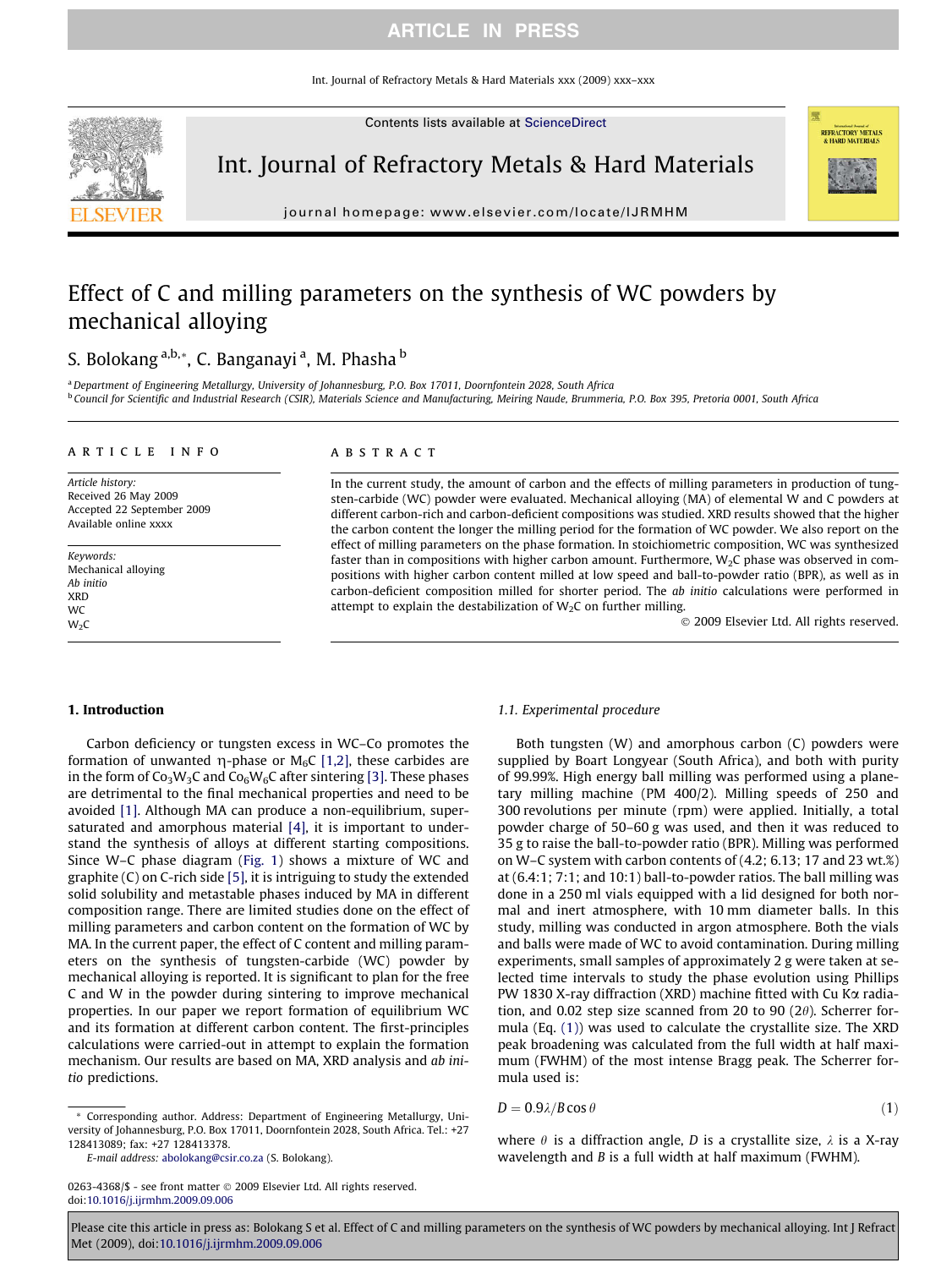#### <span id="page-1-0"></span>2 S. Bolokang et al. / Int. Journal of Refractory Metals & Hard Materials xxx (2009) xxx–xxx



#### 1.2. First principles modelling procedure

Our ab initio calculations were performed using the well-established total energy code, CASTEP [\[8\].](#page-5-0) The CASTEP code is a first principles quantum mechanical programme for performing electronic structure calculations within the Hohenberg–Kohn–Sham density functional theory (DFT) [\[9\]](#page-5-0) was used within the generalized gradient approximation (GGA) formalism [\[10\]](#page-5-0) to describe the electronic exchange–correlation interactions. We used the recent Perdew–Burke–Ernzerhof (PBE) [\[11\]](#page-5-0) form of GGA, which was designed to be more robust and accurate the density functional formalism and employs the plane-wave basis set to treat valence electrons and pseudopotentials to approximate the potential field of ion cores (including nuclei and tightly bond core electrons).

In CASTEP, maximum plane wave cut-off energy of 400 eV was employed on alloys, using Vanderbilt-type ultrasoft pseudopotentials (US) [\[12\]](#page-5-0) to describe the electron–ion interaction. Geometry optimization was conducted using the Broyden–Fletcher–Goldfarb–Shanno (BFGS) method [\[13\]](#page-5-0). The integration in the Brillouin zone (BZ) is done on the special k-points determined from the Monkhorst–Pack scheme [\[14\]](#page-5-0). The calculations were performed using 13  $\times$  13  $\times$  12 Monkhorst–Pack *k*-point grid for both  $B_h$  (space group #187) and C6 (space group #164) crystal structures representing WC and W<sub>2</sub>C, respectively. The energy cut-off as well as the number of k-points was converged to within 1 meV per atom. For each phase of interest, the geometry optimization is first performed to find its ground state, as well as to obtain the structural properties. The hydrostatic pressures of up to 150 GPa were applied on the optimized structures with lowest heat of formation as well as on the constituent metals, W and C, in bcc and diamond phases, respectively.

# 2. Results and discussion

# 2.1. Mechanical alloying of W–6.13 wt.% C (stoichiometric) at 10:1 BPR, 300 rpm

In Fig. 2, the XRD patterns of milled stoichiometric WC powders at different milling times are shown. After 4 h of high energy ball milling, the new peaks of WC become well pronounced. The presence of unreacted W after 4 h shows the inhomogeneity of powders in early stages of milling as a consequence of high energy ball milling. The Bragg peaks of W have decreased indicating occurrence of alloying to form WC and disappeared completely after 8 h of MA resulting to increased WC peak intensity. Milling for further 12 h did not yield any structural changes.

The corresponding structural parameters of phases obtained during MA by XRD analysis are presented in [Table 1](#page-2-0).



Fig. 2. XRD pattern for the production of WC from interrupted high energy ball milling of W and C, corresponding to (a) initial mixture, (b) 4 h, (c) 8 h and (d) 12 h of milling, at BPR of 10:1 and milling speed of 300 rpm, respectively.

[Fig. 3](#page-2-0) shows a decrease in powder crystallite size with increasing milling times. After 12 h milling time, 11 nm WC crystallite size was obtained.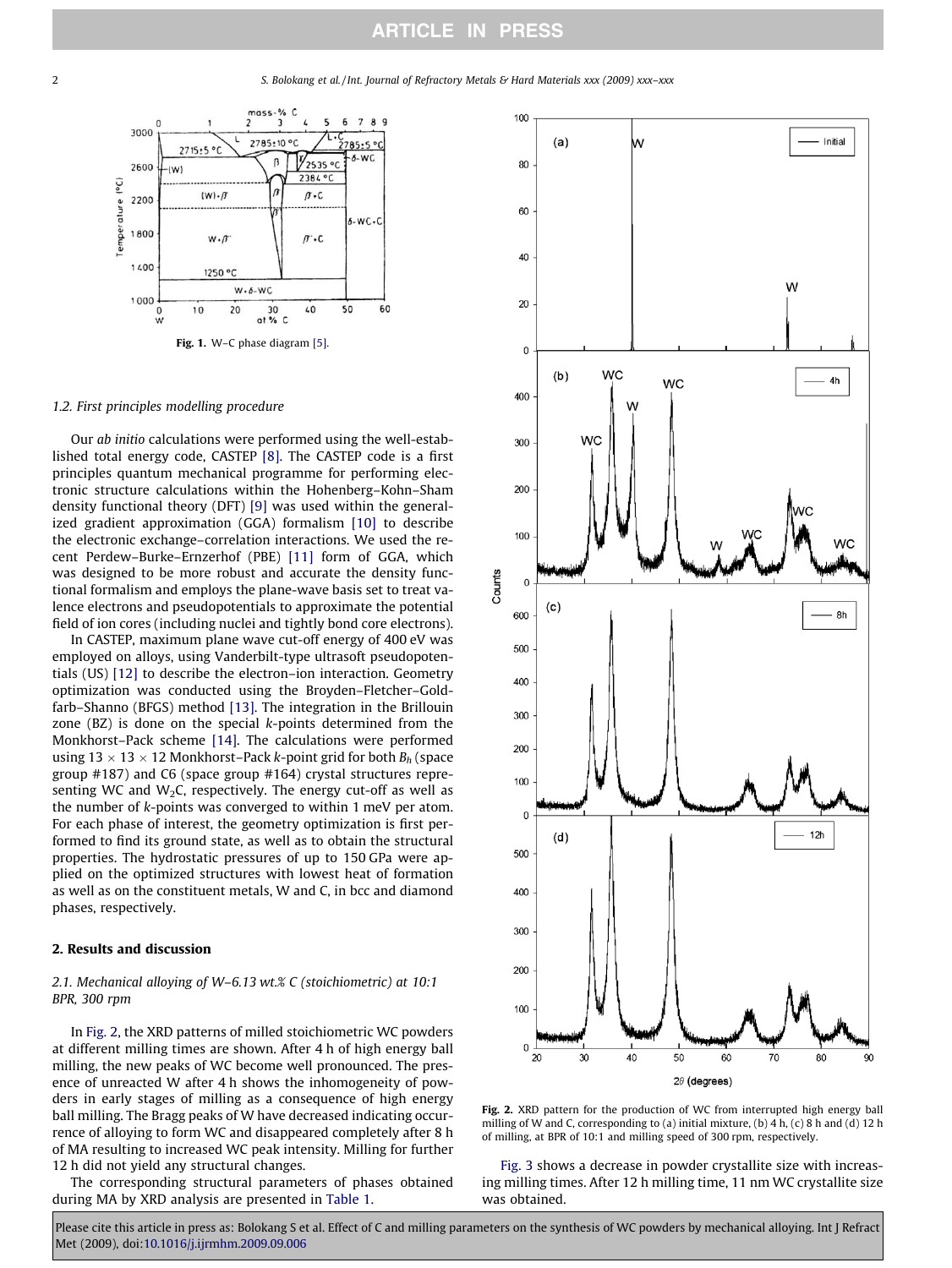<span id="page-2-0"></span>Table 1 Phases obtained from mechanical alloying of W 6.13 wt.% C powders.

| Milling time (h) | Phases         | Lattice constant (Å)                      | Lattice volume $(\AA^3)$ |
|------------------|----------------|-------------------------------------------|--------------------------|
| 4                | W<br><b>WC</b> | $a = 3.165$<br>$a = 2.906$<br>$c = 2.837$ | 31.71<br>20.75           |
| 8                | <b>WC</b>      | $a = 2.908$<br>$c = 2.822$                | 20.66                    |
| 12               | WC.            | $a = 2.906$<br>$c = 2.837$                | 20.75                    |



Fig. 3. Decrease in crystalline size as a function of milling time in stoichiometric WC composition.

### 2.2. Mechanical alloying of carbon deficient W–4.2 wt.% C

In this experiment 4.2 wt.% C was milled with equal amount of W used in stoichiometric composition presented in Section [2.1.](#page-1-0) Fig. 4 shows the XRD patterns of the milled W–4.2 wt.% C. The peaks of W, WC and  $W<sub>2</sub>C$  were observed after 4 h. The dominating W peak indicates that at this stage most of W had not reacted.  $W_2C$ which is a hexagonal-close-packed (hcp) W-rich phase was formed. Thermodynamically,  $W_2C$  is a high temperature phase forming at low carbon amount and unstable at low temperature [\[6,7\].](#page-5-0) This phase might have formed due to the temperature rise inside the milling container although the temperature was not measured. We used ab initio calculations to investigate the possibility of forming  $W_2C$  at high pressure at 0 K, it may not be possible by since MA to reach the necessary temperature for the formation of  $W<sub>2</sub>C$ . Firstly, using ab initio calculations we calculated the heat of formation for WC equal to  $-217$  meV/atom while for W<sub>2</sub>C is  $-2$  meV/atom, as shown in [Fig. 5.](#page-3-0) The predictions confirm that the formation of WC is thermodynamically favourable than  $W_2C$ formation.

On further milling to 8 h, only intense WC peaks are observed. This might be due to the reaction between unreacted W and available C rather than that of  $W<sub>2</sub>C$  and C, since the C affinity to W is higher than to W<sub>2</sub>C. Because the system is C deficient, there might not be enough C to transform  $W<sub>2</sub>C$  to WC. The disappearance of  $W_2C$  peaks is thought to be as a result of amorphization, it has been reported that metastable phases turn amorphous easier during milling [\[15\].](#page-5-0) The ab initio pressure studies shown in [Fig. 5](#page-3-0) indicates the possibility of destabilization of  $W_2C$  due to high pressure  $\sim$ (30 GPa), while WC stability increases with pressure. Surprisingly,  $W_2C$  re-stabilize above 70 GPa. This might sug-



Fig. 4. XRD patterns of high energy ball milled W 4.2 wt.% C for 4 h at 10:1 BPR and milling speed of 300 rpm.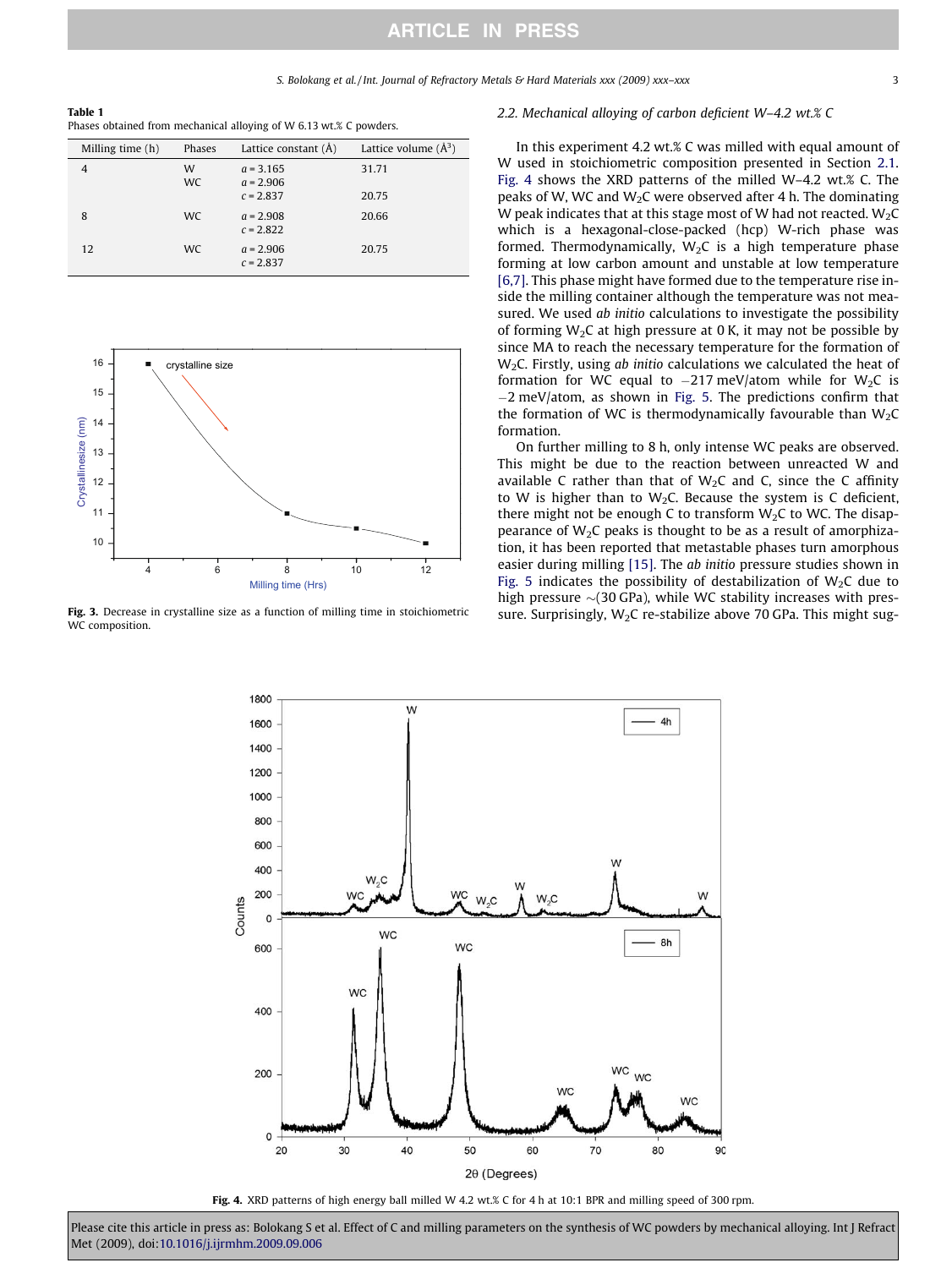<span id="page-3-0"></span>4 S. Bolokang et al. / Int. Journal of Refractory Metals & Hard Materials xxx (2009) xxx–xxx



Fig. 5. The ab initio predicted heats of formation of WC (left y-axis) and W<sub>2</sub>C (right y-axis) as a function of pressure.

gest recrystallization if milling is prolonged for much loner periods.

In Fig. 5, the heats of formation  $(H_f)$  of WC and W<sub>2</sub>C phases at various pressures are plotted. As shown on the left y-axis, the  $H_f$ of WC increases with increasing pressure indicating increased stability. The  $H_f$  of W<sub>2</sub>C shown on the right y-axis start by increasing slightly to a maximum at 10 GPa, after which begin decreasing to above miscibility limit at pressures higher than 30 GPa.

# 2.3. Mechanical alloying of W–17 wt.% C milled at the speed of 250 rpm and 6.4:1 and 7:1 BPR

The XRD pattern of high energy milled W–17wt.% C powder at 6.4:1 BPR and milling speed of 250 rpm is shown in Fig. 6a. The  $W_2C$  phase has formed due to lower milling parameters (speed, and BPR) during MA after 30 h. The most intense XRD peak belongs to unreacted W, appearing along side weak WC



Fig. 6. XRD pattern of milled W 17 wt.% C for 30 h uninterrupted at milling speed of 250 rpm and (a) 6.4:1 BPR and (b) 7:1 BPR.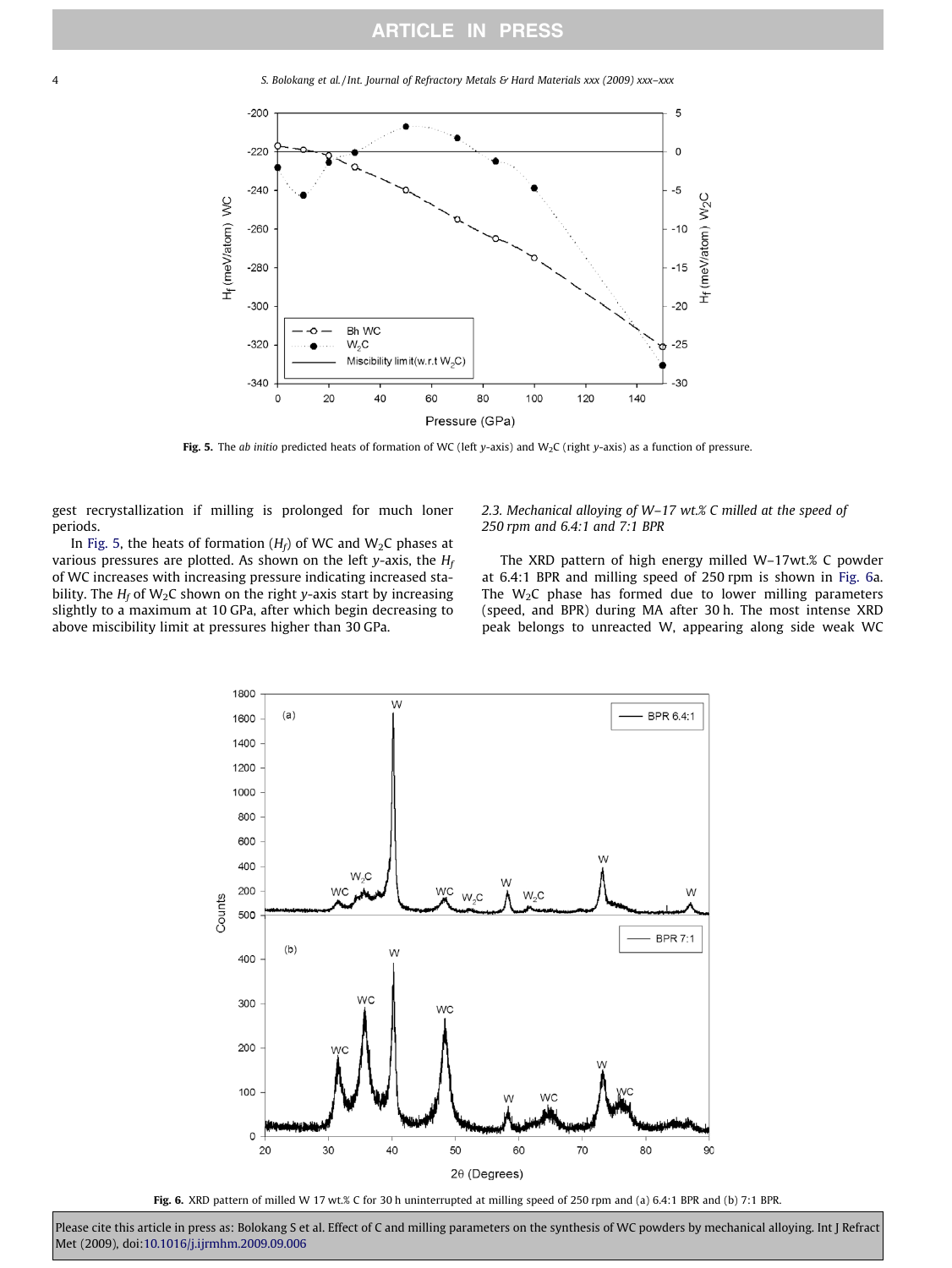and  $W<sub>2</sub>C$  peaks. In this experiment it was evident that the kinetics did not favour a full WC synthesis after 30 h of milling. Although milled for 30 h, the milling intensity was low to can amorphize W<sub>2</sub>C phase as in Section [2.2](#page-2-0). The W<sub>2</sub>C phase formed due to both low milling speed and BPR. Although the charge contains high amount of C, the selected milling parameters did not provide adequate energy or pressure to react  $W_2C + C$  to form WC. As a result, the BPR was increased to 7:1 and the results are shown in [Fig. 6](#page-3-0)b.

As shown in [Fig. 6](#page-3-0), an increase in BPR by 0.6 to 7:1 promoted the formation of WC. The  $W_2C$  Bragg peaks disappeared after BPR was increased. The increased kinetics promoted the formation of WC either from  $W_2C + C$  reaction, or directly form  $W + C$  to form WC. This is possible since carbon is available and the required energy is provided. The XRD pattern indicates the presence of unreacted W due to inhomogeneity in the current milling conditions.

# 2.4. Mechanical alloying of W–17 wt.% C at 10:1 BPR and milling speed of 300 rpm

The presence of unreacted W in the experiments in Section [2.3](#page-3-0) indicated the incompletion of the reaction. We therefore increased the milling parameters to 300 rpm and 10:1 BPR. An almost complete synthesis of WC was attained, as shown in Fig. 7. The amount of unreacted W was quite small and its peak was drastically decreased and negligible in size. The result indicates that higher BPR and speed provide sufficient kinetic energy, hence the improved synthesis during milling [\[4\].](#page-5-0) The WC peaks are more pronounced in the present conditions. Due to available C and suitable milling parameters  $W_2C + C$  reaction occurs instead of W<sub>2</sub>C amorphization.

From the results discussed, it was shown that at 17 wt.% C longer milling period is required to form WC than in both C deficient and stoichiometric compositions. To investigate this observation further, the amount of C was then increased to 23 wt.% and the results are presented in Section 2.5 below.

# 2.5. Mechanical alloying of W–23 wt.% C at 10:1 BPR and 300 rpm milling speed

The milling conditions used in Section 2.4 were kept the same. The only change was in carbon content which was increased to 23 wt.%. The XRD pattern of the results is shown in Fig. 8. A full







Fig. 8. XRD patterns of W–23 wt.% C milled for 30, 40, and 50 h at 10:1 BPR and milling speed of 300 rpm.

synthesis of WC was not achieved in 30 h of MA. The results show that the W peak intensity is higher than the one shown in Fig. 7. Further milling resulted in decrease of W peak intensity after 40 h. The results indicate that the WC formed after 30 h in Section 2.4 is achieved after 40 h under current milling conditions. The complete synthesis of WC was attained after 50 h of milling.

All milling experiments show that the higher the C content the longer the milling period required for complete WC formation, as shown in [Fig. 9](#page-5-0). The more carbon on the system the slower the kinetics due to formed WC impeding the probability of W atoms to be in contact with C atoms to form WC and as a result delays the reaction. The results in [Fig. 9](#page-5-0) indicate that WC formation during MA is both time and carbon content dependent.

Although MA can produce non-equilibrium phases, it forms the thermodynamically more feasible phase first, and later begins to form metastable structures as well.